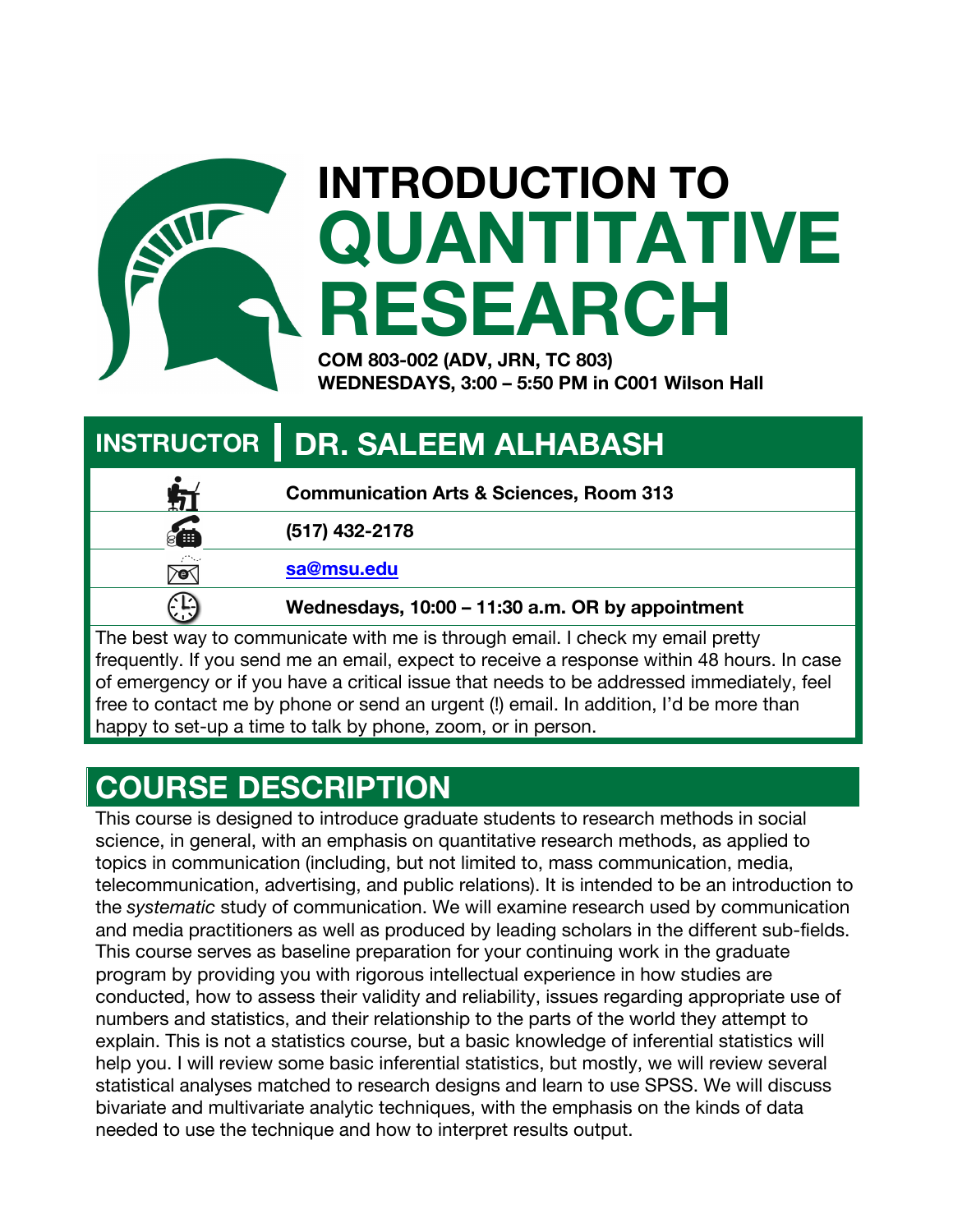

## **COURSE OBJECTIVES**

This course aims to achieve the following objectives:

- To introduce you to common research methods of social science that are applied to theory and practice of communication, mass communication, telecommunication, advertising, and public relations, among others, through *formulation* of questions, *development* of methods that can provide data relevant to the questions, and *interpretation* of the data as answers to the questions.
- To teach you how to read, understand, critique, and write about communication research.
- **n** To introduce you to the uses of statistics.
- To encourage you to think **analytically** about theory and research and to integrate that analysis with practical, professional work.

# **TEACHING PHILOSOPHY**

My teaching philosophy rests upon helping students in becoming excellent social scientists. I believe that education is the sum of instructor-student and student-student interactions. Both the instructor and students are held responsible for making this course a success, and for maximizing their benefits and rewards from it. To this end, I have carefully constructed the course by selecting the appropriate readings related to the topic of the course, while limiting the reading load to a minimum. Please know that I do value your opinions and contributions to the course. I want all students to feel comfortable in sharing their opinions. I believe that the topic of the course – Quantitative Research Methods – is inherently interesting, and that particularly in this course, students have a lot to contribute. My aim is to cultivate an atmosphere where we are all courteous, respectful, and thoughtful.

# **REQUIRED TEXTBOOKS**

**[W & D]** Roger D. Wimmer & Joseph R. Dominick (2013). *Mass Media Research.* Boston, MA: Wadsworth. **[Cronk]** Brian C. Cronk (2012). *How to Use SPSS Statistics: A Step-By-Step Guide to Analysis and Interpretation.* Glendale, CA: Pyrczak Publishing. **SPSS** Students are responsible for acquiring access to the latest version of SPSS.

#### **It is advised to buy the exact editions noted here. If you decide to use an earlier edition, you are responsible to ensure that you are reading the correct chapters/pages, as some of the contents might have changed from edition to edition.**

You should stay abreast of research in your interest area by reading appropriate scholarly and professional journals, such as: *Communication Research, Journalism & Mass Communication Quarterly, Journal of Broadcasting & Electronic Media,*  Political Communication, Public Opinion Quarterly, Journal of Communication, Journal of Advertising, Journal of *Computer-Mediated Communication, New Media & Society, Cyberpsychology, Behavior, and Social Networking, Media Psychology, Public Relations Review, Journal of Marketing, Journal of Consumer Psychology, among others.*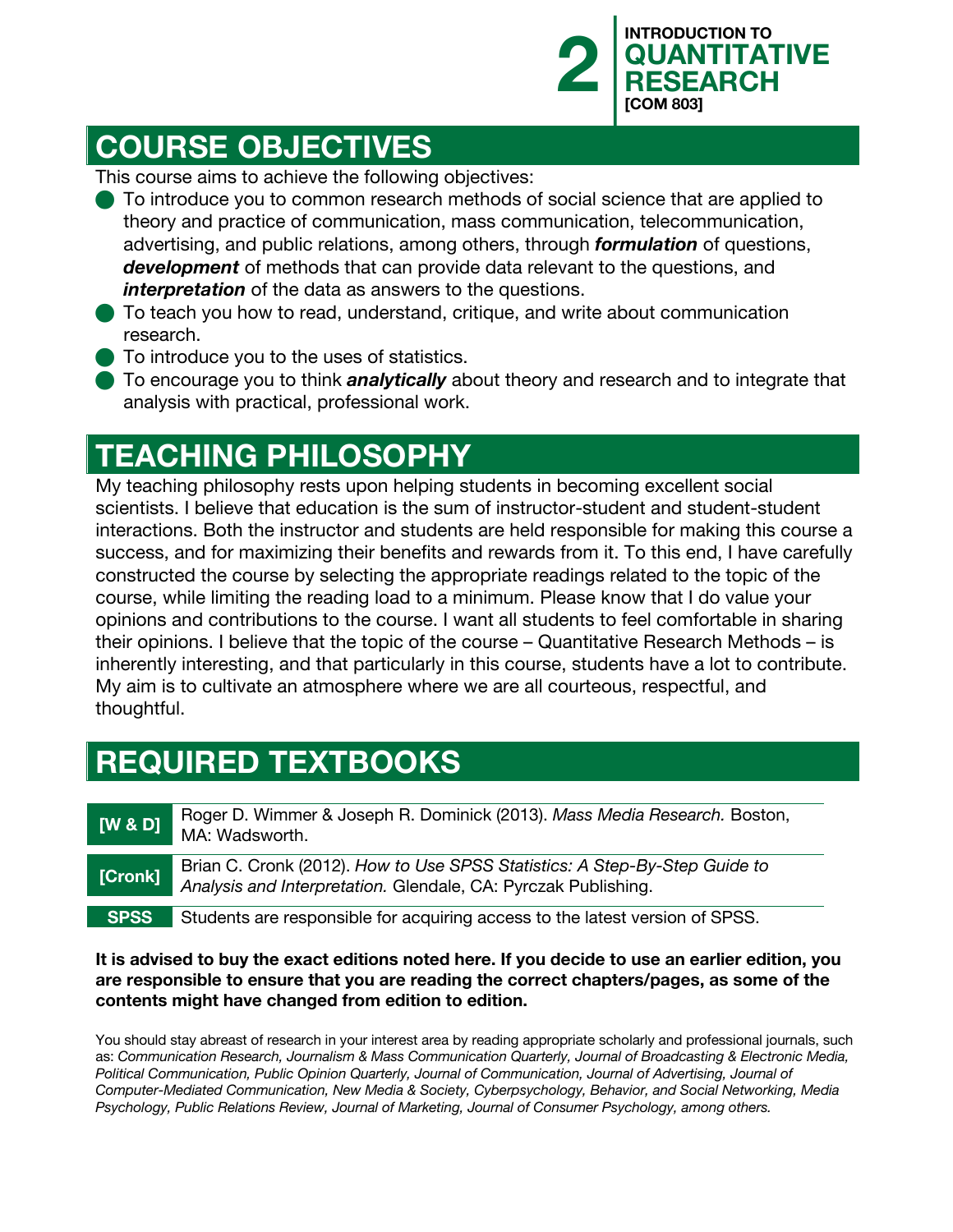# **EXPECTATIONS**

| <b>READINGS</b>   | You are expected to complete all assigned readings at the beginning of each<br>week. Lectures and discussions are intended to complement reading assignments<br>and examinations will cover material presented in the lectures as well as in the<br>readings. In other words, everything is fair game! Additionally, we will have<br>unannounced quizzes throughout the semester, and a large part of the questions<br>will be related to the readings. This is why it is necessary to read before class.                                                                                                                                                    |
|-------------------|--------------------------------------------------------------------------------------------------------------------------------------------------------------------------------------------------------------------------------------------------------------------------------------------------------------------------------------------------------------------------------------------------------------------------------------------------------------------------------------------------------------------------------------------------------------------------------------------------------------------------------------------------------------|
| <b>ATTENDANCE</b> | Students are expected to attend every class, unless they cannot do so for a<br>legitimate reason (i.e., illness or pre-arranged/pre-approved absence). In case you<br>decide not to come to class, please inform me in advance. You are expected to<br>come to class on time. Entering the class late is disrespectful to the instructor and<br>other students, so please be punctual. This is especially important since some in-<br>class activities are unannounced and might take place at the beginning, middle, or<br>end of class.                                                                                                                    |
| <b>DEADLINES</b>  | Students are required to submit their assignments according to the deadlines<br>announced by the instructor. In case a student does not submit his/her work on<br>time, 10% will be taken off the top for each late day.                                                                                                                                                                                                                                                                                                                                                                                                                                     |
| <b>INTEGRITY</b>  | You are expected to submit your own original work throughout the course. This<br>applies to exams, assignments and papers. I take academic honesty and integrity<br>very seriously. Cheating on an assignment/exam, plagiarizing on an<br>assignment/paper, or any other form of academic dishonesty will, at the least,<br>result in failing the assignment, possibly failing the class, along with proper<br>documentation with MSU's Graduate School. Let me know, as soon as possible, if<br>you have any questions about this.                                                                                                                          |
|                   | Originality check will be activated for all written assignments. Turnitin will<br>be used in this course. Please read the following statement from MSU<br>regarding use of this software:                                                                                                                                                                                                                                                                                                                                                                                                                                                                    |
|                   | Consistent with MSU's efforts to enhance student learning, foster honesty, and<br>maintain integrity in our academic processes, instructors may use a tool called<br>Turnitin to compare a student's work with multiple sources. The tool compares<br>each student's work with an extensive database of prior publications and papers,<br>providing links to possible matches and a "similarity score." The tool does not<br>determine whether plagiarism has occurred or not. Instead, the instructor must<br>make a complete assessment and judge the originality of the student's work. All<br>submissions to this course may be checked using this tool. |
|                   | Students should submit papers to TurnItIn Dropboxes without identifying<br>information included in the paper (e.g., name or student number), the system will<br>automatically show this information to faculty in your course when viewing the<br>submission, but the information will not be retained by TurnItIn.                                                                                                                                                                                                                                                                                                                                          |
|                   | Student submissions will be retained in the global TurnItIn repository.                                                                                                                                                                                                                                                                                                                                                                                                                                                                                                                                                                                      |
|                   |                                                                                                                                                                                                                                                                                                                                                                                                                                                                                                                                                                                                                                                              |

**3 QUANTITA**<br>**RESEARCH** 

**[COM 803]**

**QUANTITATIVE**

**RESEARCH**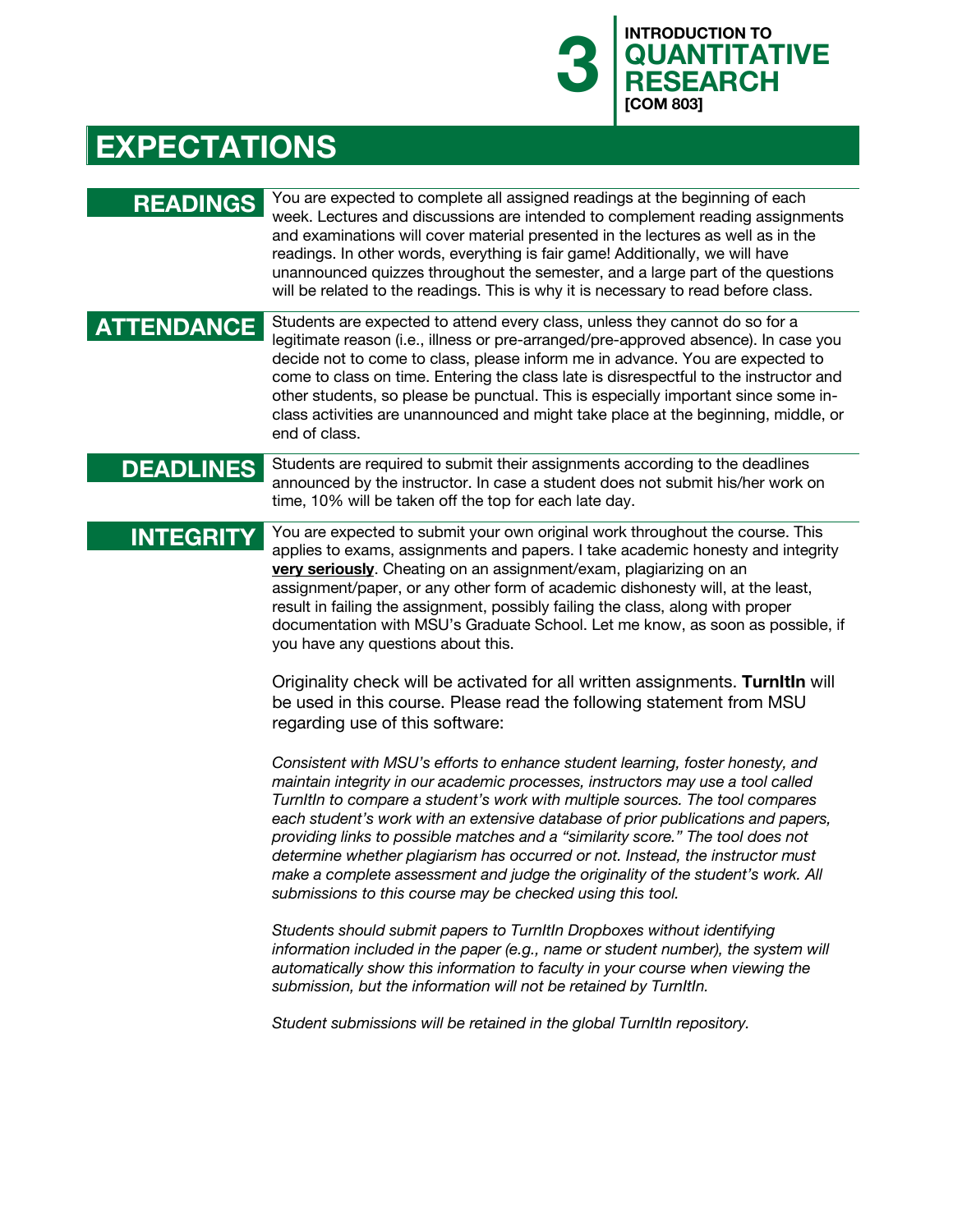

# **COURSE REQUIREMENTS**

| <b>EXAMS</b>                            | There will be two (2) exams in this course. Exams will comprise of multiple<br>choice and essay questions. They will be administered in class in the middle<br>and end of semester (check schedule for dates).<br>Each exam is worth 100 points.                                                                                                                                                                                                                                                                                                                                                                                                                                                                                                                                                                                                                                                                                                                                                                                                                                       |
|-----------------------------------------|----------------------------------------------------------------------------------------------------------------------------------------------------------------------------------------------------------------------------------------------------------------------------------------------------------------------------------------------------------------------------------------------------------------------------------------------------------------------------------------------------------------------------------------------------------------------------------------------------------------------------------------------------------------------------------------------------------------------------------------------------------------------------------------------------------------------------------------------------------------------------------------------------------------------------------------------------------------------------------------------------------------------------------------------------------------------------------------|
| <b>ASSIGNMENTS</b>                      | There will be four (4) assignments throughout the semester. Examples of<br>assignments include critiquing a scholarly article, designing a study, and<br>running and reporting data analyses. Each assignment is worth 20 points<br>(except for Assignment #4, which is worth 40 points)                                                                                                                                                                                                                                                                                                                                                                                                                                                                                                                                                                                                                                                                                                                                                                                               |
| <b>QUIZZES</b>                          | Throughout the semester, there will be a number of unannounced quizzes,<br>usually about the week's readings and/or the lecture. This is why it's important<br>to come prepared every single class.                                                                                                                                                                                                                                                                                                                                                                                                                                                                                                                                                                                                                                                                                                                                                                                                                                                                                    |
| <b>FINAL</b><br><b>PROJECT</b>          | You will be asked to work on a 15-page research proposal in groups of 3-4<br>students. The proposal will be on a topic of your choice in consultation with me.<br>You must discuss your topic with me during the first three weeks of the<br>semester. Although the paper must include at least a summary review of<br>pertinent literature, identification of applicable theories and a clear statement of<br>the value of the study, the primary emphasis will be on research design,<br>methods, and data analyses. Details about the paper will be forthcoming. The<br>final project is worth 100 points (+30 points for presentation)                                                                                                                                                                                                                                                                                                                                                                                                                                             |
| <b>PARTICIPATION</b>                    | You are expected to participate in the in-class weekly discussions by asking<br>and answering questions, providing a summary of the week's reading, and<br>taking part in in-class activities. Participation is worth 20 points.                                                                                                                                                                                                                                                                                                                                                                                                                                                                                                                                                                                                                                                                                                                                                                                                                                                       |
| <b>RESEARCH</b><br><b>PARTICIPATION</b> | Throughout this semester, you are required to participate in research as part of<br>your grade in [course name]. Compulsory research participation is worth 4% or<br>20 points in this course. To earn these points, you are required to complete 4<br>hours of research. You may do this one of two ways (or though a combination<br>of options A and B below).                                                                                                                                                                                                                                                                                                                                                                                                                                                                                                                                                                                                                                                                                                                       |
|                                         | <b>Option A:</b> You may sign-up for studies using the SONA system<br>(https://msucas.sona-systems.com). The SONA system allows you to see ads<br>for special events and for studies that require research participants, view<br>available time slots, and select a time slot that best suits your schedule.<br>Researchers will also use the SONA system to award you credit in exchange for<br>participation. Research credits are awarded on the basis of how long each<br>study takes. One-hour studies earn you 1 SONA credit (which is equal to 1 % or<br>5 points in this class). Half hour studies earn you half a SONA credit. Lab<br>studies will reward you with an additional .25 SONA credit for travel to the lab.<br>Please note that you cannot complete more than 75% of this requirement using<br>online surveys. 25% of this requirement needs to be fulfilled by attending lab<br>studies or guest speaker events. Option A SONA studies close on December 1,<br>2019 this semester and no additional research opportunities will be available<br>after that date. |
|                                         | Use of the SONA system assumes you will act responsibly and only sign up for<br>events/studies you plan to attend or complete. If you repeatedly fail to show up<br>for events, your account will be restricted until next semester. The "3 strikes and<br>you're out" rule means that when you fail to show up to an event/study or                                                                                                                                                                                                                                                                                                                                                                                                                                                                                                                                                                                                                                                                                                                                                   |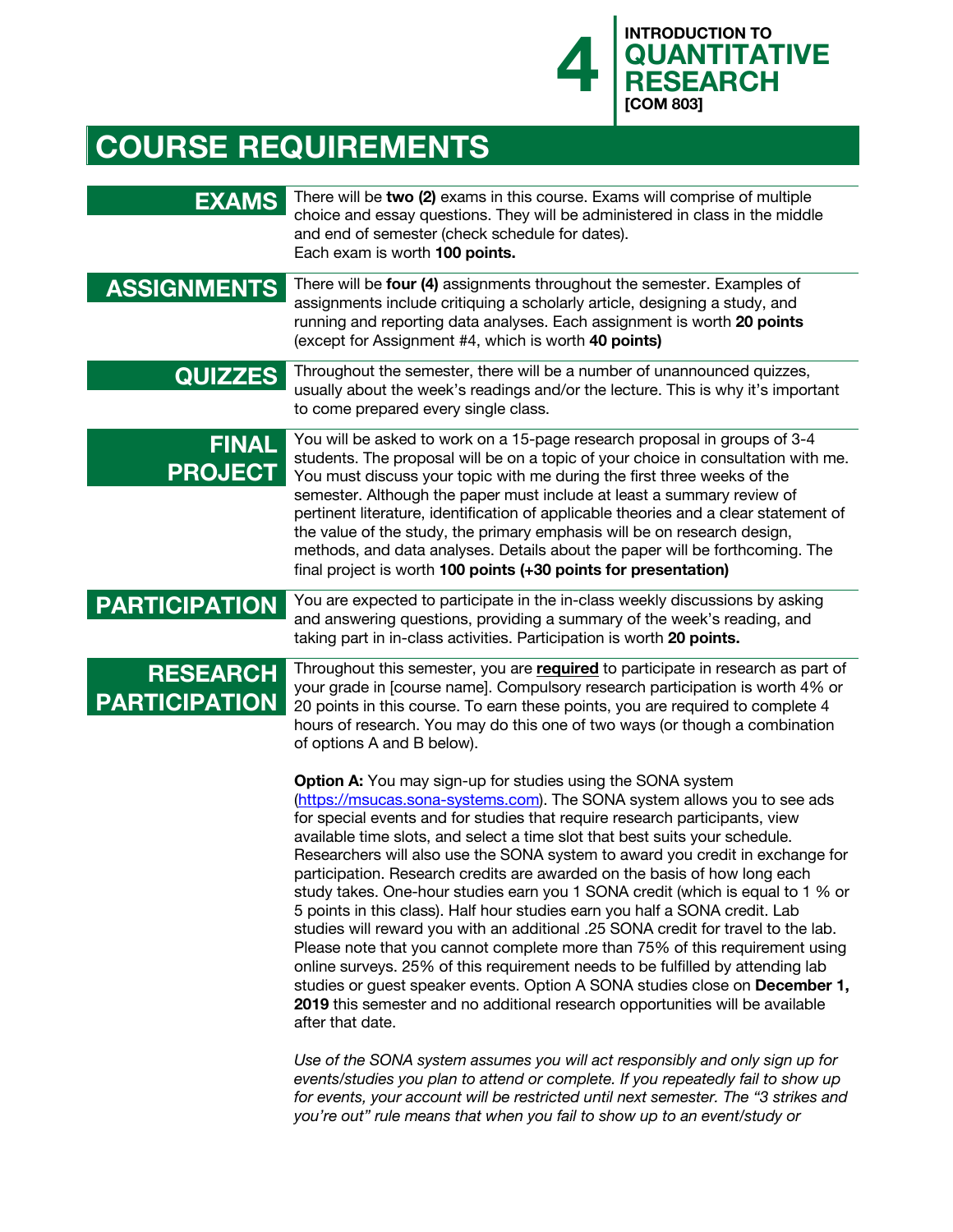

*complete an online survey that you chose to sign up for, then your account will be limited and you will see far fewer ads (and will likely have trouble completing the credits for this course). You can avoid having your account restricted by only signing up to studies/events that you plan to attend/complete. If you find that you can no longer attend an event or complete a study, you must cancel your sign up. If it is too late to cancel, please contact the researcher and explain your absence within 24hrs.*

**Option B:** If you do not wish to participate in the studies advertised on the SONA system, please contact the instructor regarding alternative research assignments. You may complete alternative written assignments to earn the required research credit in this course. These alternative assignments are valued and credited in the same manner as studies advertised on SONA. Specifically, your instructor will award one credit (which is equal to 1% or 5 points in this class) for what s/he believes constitutes work that would take one hour of your time to complete. Please be aware that this option closes **November 21, 2019** this semester and no additional opportunities will be available after that date.

#### **GRADES**

| <b>GRADING</b><br><b>RUBRIC</b> | <b>ITEM</b>                                              | <b>POINTS</b>          | $\frac{0}{0}$ |
|---------------------------------|----------------------------------------------------------|------------------------|---------------|
|                                 | <b>Exams</b> $[2 \text{ exams} \times 100 \text{ pts.}]$ | 200 pts.               | 40%           |
|                                 | <b>Assignments</b>                                       | 100 pts.               | 20%           |
|                                 | <b>Quizzes</b>                                           | 30 pts.                | 6%            |
|                                 | <b>Final Project</b> $[100$ project + 30 present.]       | 130 pts.               | 26%           |
|                                 | <b>Participation</b>                                     | 20 pts.                | 4%            |
|                                 | <b>Research participation</b>                            | 20 pts.                | 4%            |
|                                 | <b>TOTAL</b>                                             | 500 pts.               | 100%          |
|                                 |                                                          |                        |               |
| <b>GRADING</b>                  | 4.0<br>$90\% - 100\%$<br>$=$                             | 70% - 74.9%<br>$=$     | 2.0           |
| <b>SCALE</b>                    | $85\% - 89.9\%$<br>3.5<br>$=$                            | $65\% - 69.9\%$<br>$=$ | 1.5           |
|                                 | 3.0<br>$80\% - 84.9\%$<br>$=$                            | $60\% - 64.9\%$<br>$=$ | 1.0           |
|                                 | 75% - 79.9%<br>2.5                                       | Below 60%<br>$=$       | 0.0           |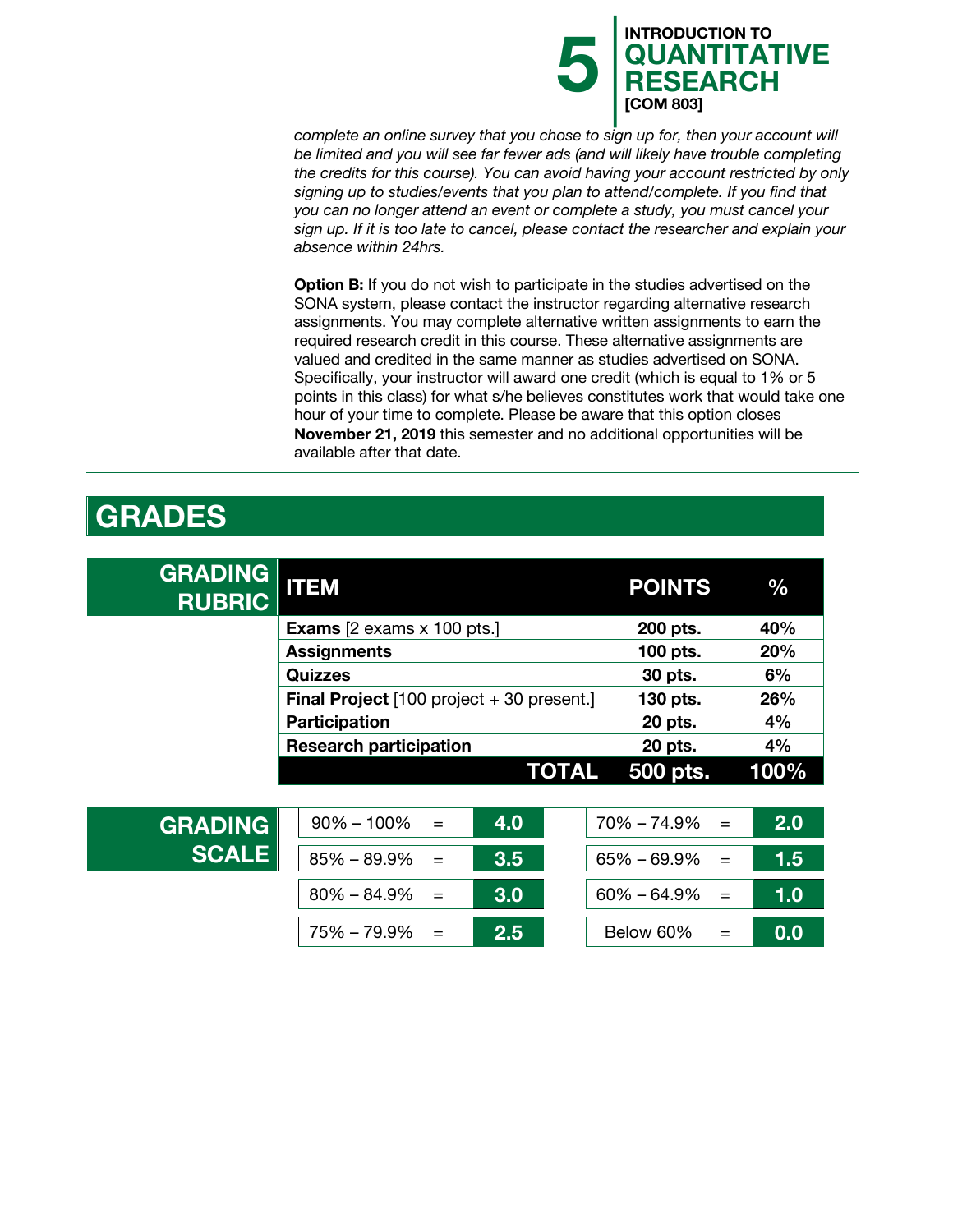|                                      |                                                                                                                                                                                                                                                                                                             | <b>INTRODUCTION TO</b><br>6 QUANTITATIVE<br><b>RESEARCH</b><br><b>[COM 803]</b> |
|--------------------------------------|-------------------------------------------------------------------------------------------------------------------------------------------------------------------------------------------------------------------------------------------------------------------------------------------------------------|---------------------------------------------------------------------------------|
| <b>EVALUATION</b><br><b>CRITERIA</b> | I will use the following criteria in grading your assignments and the<br>final project:                                                                                                                                                                                                                     |                                                                                 |
| <b>EXCELLENT</b>                     | The work is rigorous, creative, and shows a thorough knowledge of<br>the materials. An excellent piece of work written in a clear and<br>concise manner. Few, if any, errors of fact or writing.                                                                                                            |                                                                                 |
| <b>GOOD</b>                          | The work has few errors, but shows a good effort at comprehending<br>the material. Clear, understandable writing with some care and<br>expression of knowledge. Discussion needs more clarity, more<br>development and/or more examples. The work may be missing some<br>of the subtleties of the argument. |                                                                                 |
| <b>FAIR</b>                          | An adequate but superficial completion of the assignment. Few<br>examples used or discussion or argument is unsubstantiated.<br>Sources are poorly cited, many errors of fact, inadequate writing and<br>grammar.                                                                                           |                                                                                 |
| <b>FAILURE</b>                       | Assignment not completed or turned in extremely late.                                                                                                                                                                                                                                                       |                                                                                 |

# **COURSE POLICIES**  n **ACADEMIC INTEGRITY**

Along with certain rights, students also have the responsibility to behave honorably in an academic environment. The MSU Code of Student Conduct states that it is a violation to engage in academic dishonesty, plagiarism, cheating or a misuse of academic resources. Personal integrity, professional attitude and conduct, and a mutual respect for a diversity of viewpoints and values are expected in this class. Any violations of academic integrity will be penalized with a failing grade on the assignment and/or the entire course. All violations will be reported to MSU's Graduate School.

# n **READING ASSIGNMENT**

You're expected to thoroughly complete all reading assignment **at the beginning of each week**. Some of this material might be "dry," but it is important that you complete the assigned readings and be prepared to participate in online discussions.

# n **CLASSROOM NORMS**

Please be courteous to the instructor and fellow students throughout the different online interactions and discussion. You are expected to act professionally throughout the course. In addition, you need to illustrate collegial and collaborative spirit while working on the final group project.

# **STUDENTS WITH DISABILITIES**

Students with disabilities should contact OPHS (Disability Resource Center), 120 Bessey Hall or by phone 353-9462 (voice) or 355-1293 (TTY) for evaluation of need for reasonable accommodation, if any.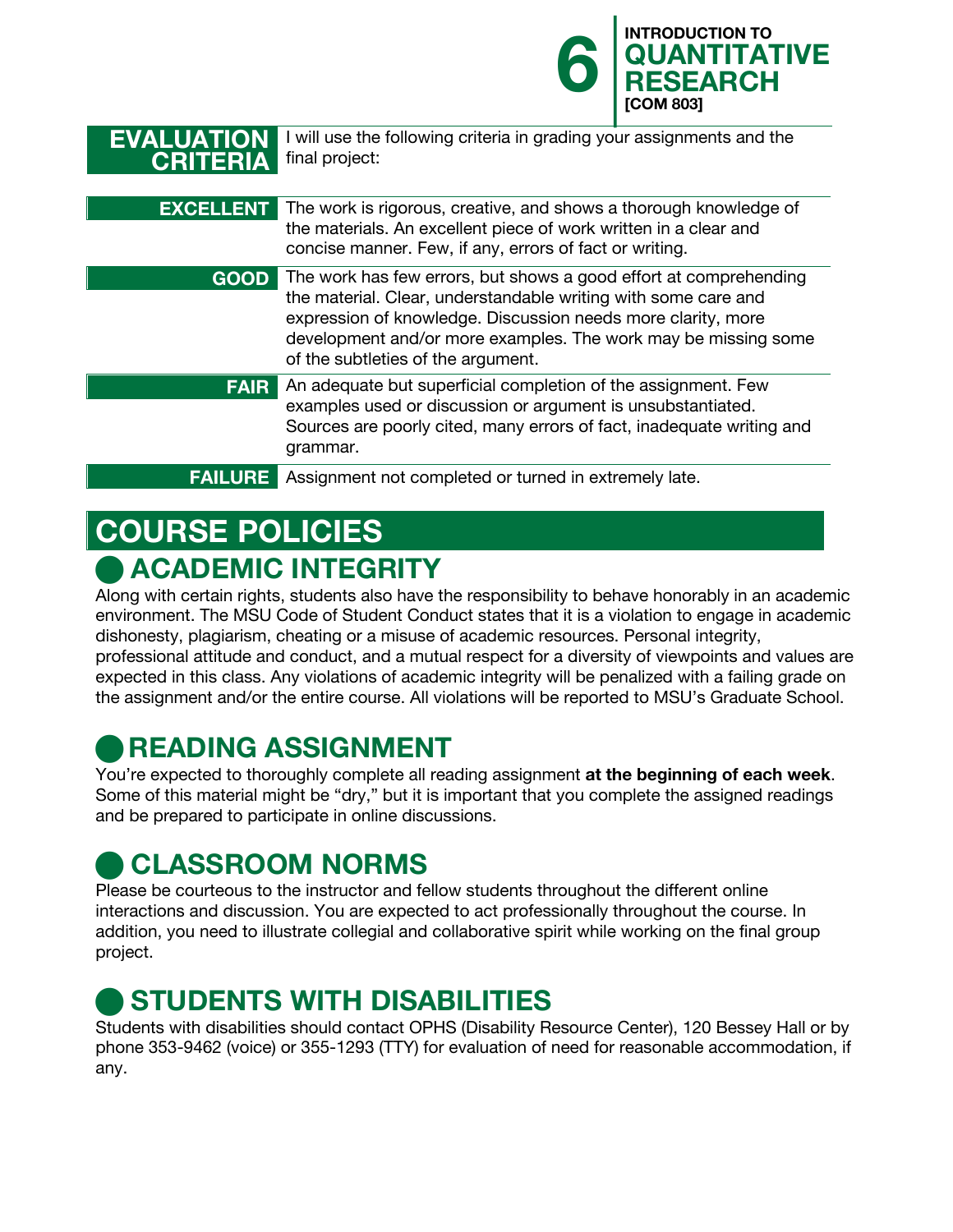

# **COMMUNICATION OF CLASS CHANGES**

In the unusual event that weekly lectures are delayed, you will be notified through your MSU email account. This class will use Desire2Learn (D2L) software management system (d2l.msu.edu) for communication purposes. It is your responsibility to check your email, the D2L site for the latest information.

# **TENTATIVE COURSE SCHEDULE**

This is a tentative schedule of the course. The course outline, reading assignments and requirements are subject to change at the discretion of the instructor, which is why it is important to check your email regularly and ask when in doubt.

| WEEK 1<br>September 4, 2019  | <b>Course Introduction, Scientific Inquiry, &amp; Theorizing</b> |
|------------------------------|------------------------------------------------------------------|
|                              | <b>READINGS</b> W& D, Chs. 1                                     |
| <b>ASSIGNMENT</b>            | None                                                             |
|                              |                                                                  |
| WEEK 2<br>September 11, 2019 | <b>Elements of Research, and Research Ethics</b>                 |

| Septemper TT, 2019       |                               |
|--------------------------|-------------------------------|
| <b>READINGS</b>          | W & D, Chs. 2, 3<br>Cronk 8.2 |
| <b>ASSIGNMENT O None</b> |                               |
|                          |                               |

| September 18, 2019 | <b>WEEK 3</b> Sampling & Sampling Theory                                                                                                                      |
|--------------------|---------------------------------------------------------------------------------------------------------------------------------------------------------------|
|                    | <b>READINGS</b> W&D, Ch. 4                                                                                                                                    |
| <b>ASSIGNMENT</b>  | <b>IRB Certification</b> due at the beginning of class (hard and soft<br>copies)<br><b>Assignment #1</b> due at the beginning of class (hard and soft copies) |

|                          | <b>WEEK 4 Content Analysis</b><br>September 25, 2019 |
|--------------------------|------------------------------------------------------|
|                          | <b>READINGS</b> W&D, Ch. 6                           |
| <b>ASSIGNMENT O None</b> |                                                      |

|                          | WEEK 5<br>October 2, 2019 Survey Research |
|--------------------------|-------------------------------------------|
|                          | <b>READINGS</b> W& D, Ch. 7               |
| <b>ASSIGNMENT O None</b> |                                           |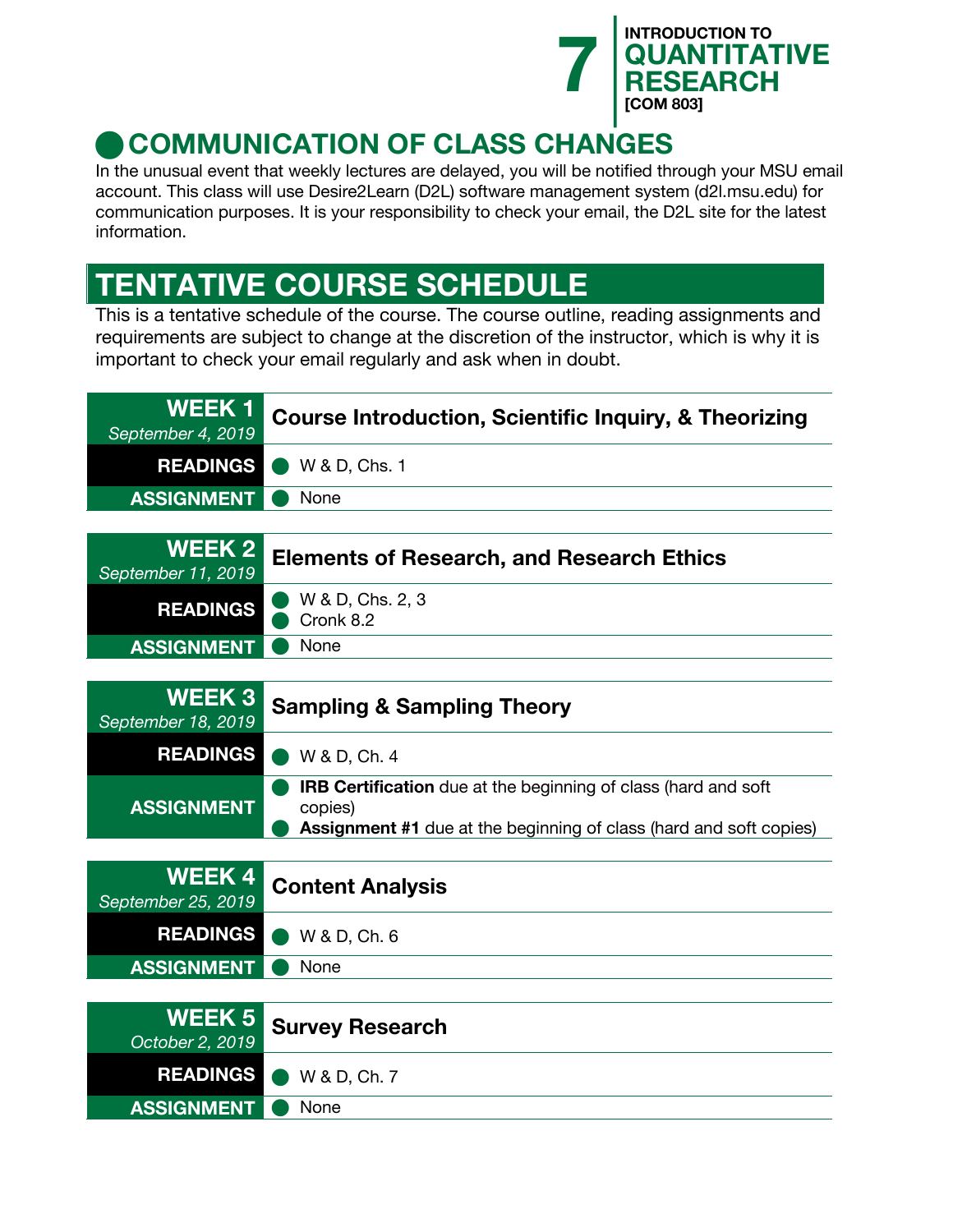**8 QUANTITA RESEARCH [COM 803] WEEK 6 Experimental Research** *October 9, 2019* **READINGS** W & D, Ch. 9 **ASSIGNMENT Assignment #2** due at the beginning of class (soft copies via D2L, hard copies in mailbox – CAS 309) **WEEK 7 Hypothesis Testing & Applied Research** *October 16, 2019* **READINGS N** W & D, Chs. 11, 13-16 **ASSIGNMENT Final Project Proposal** due at the beginning of class (hard and soft copies) **WEEK 8 Mid-Term Exam** *October 23, 2019* **READINGS** No readings **ASSIGNMENT O** None **WEEK 9 Introduction to Data Analysis, Descriptive Statistics,**  *October 30, 2019* **& Non-Parametric Statistics READINGS** W & D, Chs. 10 (full chapter), 12 (pp. 311-319) **Cronk, Chs. 1-3, 7.1, 7.2 ASSIGNMENT** None **WEEK 10 Correlation** *November 6, 2019* **READINGS** W & D, Ch. 12 (pp. 326-331) Cronk, Ch. 5.1, 5.2 **ASSIGNMENT** • None **WEEK 11 Simple Linear Regression & Multiple Linear**  *November 13, 2019* **READINGS** W & D, Ch. 12 (pp. 331-337) **Cronk, Chs. 5.3, 5.4 ASSIGNMENT** None **WEEK 12 T-tests** *November 20, 2019* **READINGS** W & D, Ch. 12 (pp. 319-322) Cronk, Chs. 6.2, 6.3, 6.4 **ASSIGNMENT external Assignment #3** due at the beginning of class (hard and soft copies)

**QUANTITATIVE**